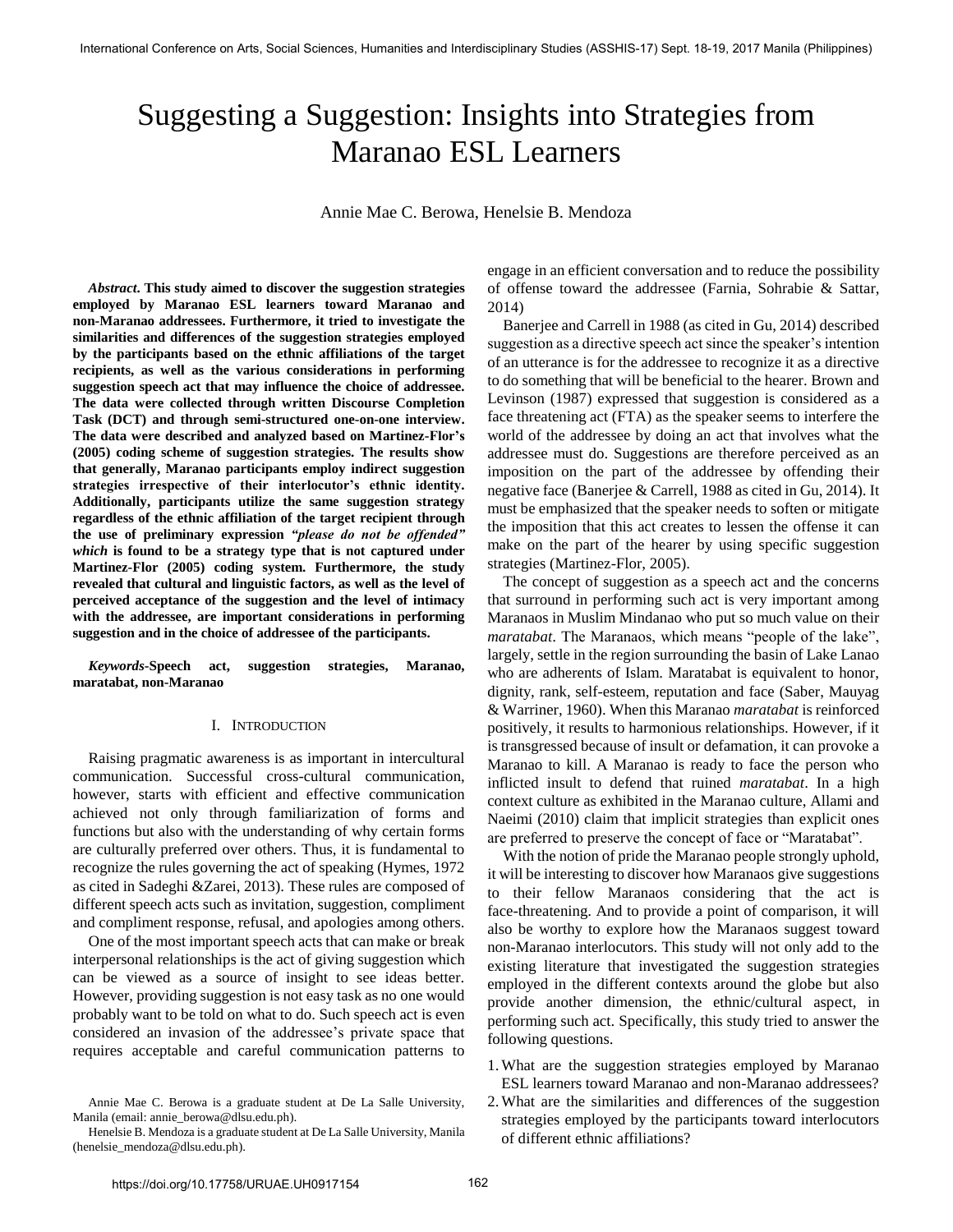3.What are the factors identified by the Maranao participants that influence their preferred addressees?

# II. METHODOLOGY

# *A. Research Design*

The study employed a qualitative research approach to be participated by 30 Maranao students. During the conduct of the study, the researchers explained first the objectives of the investigation and the scenarios on the DCT questionnaire to the participants. And then, the researchers distributed the DCT questionnaire to the participants who were given 90 minutes, which is equivalent to the usual class hour, to accomplish the DCT task. After accomplishing the DCT, the researcher conducted a one-on-one interview.

# *B. Research Setting and Participants*

This study was conducted in the Mindanao State University, Main Campus in the Islamic City of Marawi, Lanao del Sur which is the home of the Maranao people. The participants of this study were the Maranao students who are taking the Job Enabling English Proficiency (JEEP) Program of the university to make sure that the respondents have sufficient proficiency in English to accomplish the written and interview tasks. Briefly, the Job Enabling English Proficiency or JEEP was launched in June 2009. JEEP is a new project established by GEM (Growth with Equity in Mindanao), a USAID-funded program which has been active in Mindanao for over 13 years, working in infrastructure development, business development, governance, and workforce preparation. The aim of JEEP is to help Mindanao graduates secure and retain jobs in highly-favored sectors which require proficiency in English, such as international nursing and allied health, call center and other Business Processing Outsourcing (BPO) employment in these areas. The researchers randomly chose the 30 participants for this study.

# *C. Instruments*

The data were collected through written Discourse Completion Task (DCT). The DCT is a written questionnaire that contains a number of hypothetical scenarios or situations used to elicit a certain speech act (Yuan, 2002). Respondents are required to supply, in writing, what they would say in real life if similar situations happen to them. The questionnaire provided (10) situations where the participants are said to be in a situation in which the act of suggesting is called for. The answers were then described and analyzed as to the suggestion strategies employed toward Maranao and non-Maranao addressees. For the researcher to discover the issues faced by the participants in giving suggestions, the researchers conducted a one-on-one interview through the use of interview question guide.

# *D. Methods of Data Analysis*

The data were described and analyzed based on Martinez-Flor's (2005) coding scheme of suggestion strategies since it is used by all the related literature cited on this present study. Moreover, the theories of speech acts and politeness were utilized to provide discussion and analysis of the results.

# III. RESULTS

The results are presented in two sections: the first section presents the results of the written DCT and the second part will discuss the results of the structured interview.

# **1. Suggestion strategies by Maranao ESL learners toward Maranao and non-Maranao addressees**

 The responses elicited from written DCT were transcribed and analyzed using the taxonomy proposed by Martinez-Flor (2005) for the speech act of suggestion. Most of the respondents used indirect types (48.15%) in giving suggestions regardless of their interlocutor's cultural identity. In the study of directness by Blum-Kulka (1989) on the role of conventionality of indirectness, the preference of Maranao respondents can be both categorized as "suggestory formula" or declarative or interrogative statement taken as an illocutionary force to mean a suggestion and "hint" where the illocutionary force can be inferred from the context of the utterance. The societal context in understanding the given suggestion has to be mutually understood by both the speaker and addressee in order to derive what exactly the speaker wants the hearer to do. Given that suggesting is a face threatening act (Brown & Levinson, 1987), mitigation strategies have to be employed to soften the impact of the speaker's imposition. The findings also support prior studies (Gu, 2014; Aufa, 2014; Bu, 2011) where the indirect strategy is deemed to be "more" appropriate especially in communicating cross-culturally. Making learners understand explicitly how suggestions are better realized in a given speech context (Li, 2010; Jiang, 2006; Martinez-Flor, 2005) have been one of the primary objectives of the previous researches.

Among the indirect types, the impersonal strategy is also used more frequently towards their Maranao (24.62%) and hints are often used towards Non-maranao (44.00%) addressees. The results in the study confirm the findings of Farnia, Sohrabie and Sattar (2014) where most of the Farsi speakers employed hints and impersonal strategies more frequently. This is closely attributed to Allami and Naeimi's (2010) claim that people in high context culture (like the Philippines) used more implicit strategies than explicit ones which proved the importance of the concept of face in the Philippines. Furthermore, Filipinos value healthy interpersonal relationships that is why they avoid being unpleasant to others to avoid any misunderstanding that may harm their relationships (Hunt, Espiritu, Quisimbing& Green, 1982). This is very important especially to Maranao ESL learners who deem "maratabat" or dignity as their face that should not be insulted.

The tendency to be polite can be interpreted as the primary driving force in the respondents' tendency to be implicit in performing the speech act. .This can be explained by the Maranao ESL learner's apparent use of external mitigation strategies suggested by Trosborg (1995). It can be observed that the respondents provided more grounder (63.75%) to Non-Maranao addressees. Given that non-Maranaos are not very familiar with the context of the Maranao speakers, more explanation, reasons and justifications for the suggestions are needed to place the speaker's suggestion in proper context and more importantly, to make it as less threatening as possible. It is evident that Maranao ESL learners are aware of the variety of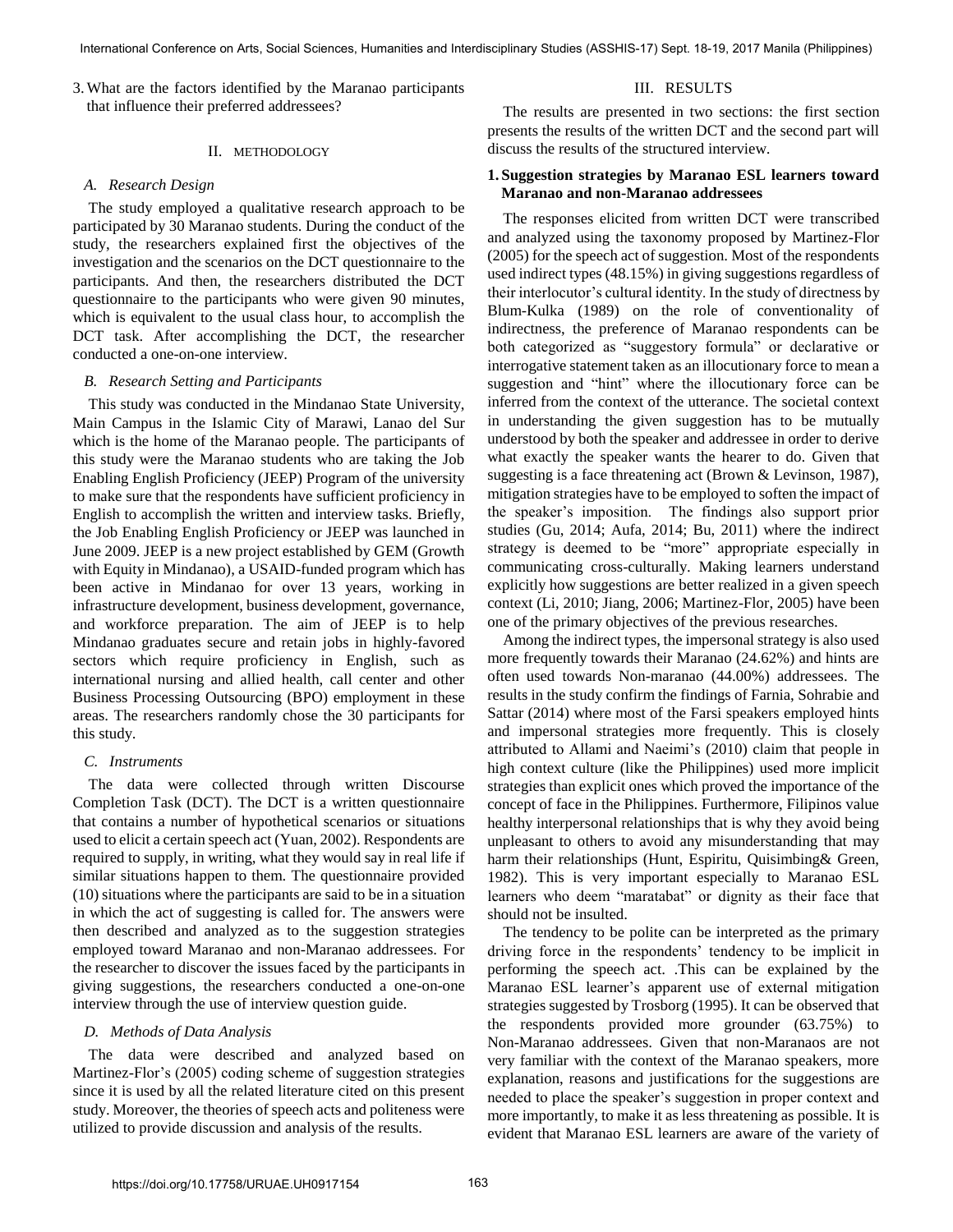suggestion realization strategies that they can use to express suggestions in the most unthreatening manner possible.

# **2. Similarities and differences with regard to suggestion strategies employed by the participants toward interlocutors of different ethnic affiliations**

The results generated from the written Discourse Completion Task of this study seem to be reaffirmed by the findings made during the one-on-one interviews that the suggestion strategies employed by the participants are generally the same. Based on the responses made by the interviewees, it appears that in performing the suggestion speech act, the strategies are basically similar and do not suggest any difference with regard to the ethnic membership of their addressees. The Maranao participants provide emphasis on how to lessen the degree of offensiveness that the act of suggesting might create to all their perceived interlocutors. This could be the reason why most of the participants maintained that there is a need to provide a mitigating expression first before giving the actual suggestion.

As expressed during the interview, a participant said that she would give her suggestion either to a Maranao or to a Christian (the term used by Maranaos to refer to all non-Muslims) addressee by telling her intended recipient firstnot to be offended for she has something to say, and not to take it negatively since there are things which are really prohibited among Maranaos.It was further stressed by the interviewee that she will use the same communicative pattern of suggestionto Christian interlocutors. As the respondent articulated, she would start her suggestion speech actby saying that she is not actually special or she does not feel entitled about something but there are really things which are not allowed among Maranaos.

As reflected through this answer of participant F1, it looks like she is very much concerned about how her interlocutors would feel about the suggestion that she is going to give. That could be the reason why she feels the need to employ a suggestion strategy that includes a lot of preliminary softening statements or expressions that could provide signals of the intention such as *please don't be offended* and *please don't take it negatively*. This case could be interpreted as the conscious effort of the speaker not to cause any offense to the target addressees by providing hedging devices to lessen the possible offense engendered from giving suggestions.

The same concern was confirmed by another interviewee who illustrated the same conscious effort in order to avoid the possible offense in suggesting. The use of preliminary statements as a kind of communicative strategy to accentuate that the speaker does not mean any offense was further highlighted by participant M6 (Male,  $6<sup>th</sup>$  interviewee) in terms of giving suggestion either to a Maranao and non-Maranao addressee.

In addition to the degree of offense, other participants also expressed that in performing suggestion speech act, it does not really matter whether the addressee is a Maranao or not rather, the strategies are determined by the appropriateness of the suggestion to the situation based on what the receiver is going through as illustrated in the following excerpts.

**F2:** *Siguro maam yung hindi ka magiging offensive ang dating, kumbaga kung i-a-approach mo siya, alamin mo muna yung*  *situation kung na-agrabyado ba siya, alamin mo muna dapat kasi baka yung sinuggest mo ay hindi pala appropriate doon sa pinag-dadaanan niya.* 

(Probably in a way that you will not appear offensive, like you approach him/her and study the situation if he is in the losing end, you have to know first if the suggestion would be an appropriate solution to what he or she is going through.)

Based on the responses made by participants F2, it seems that the kind of suggestion strategies employed are just the same irrespective of the ethnic affiliation of the addressee because they think that the strategy and the kind of suggestion is determined by its appropriateness to the situation. The aspect of appropriateness to the occasion is something that is considered as a new feature generated in this study that has to be considered in performing suggestion speech act. It can be recalled that the work of Farnia, Sohrabie and Sattar (2014) revealed that the Iranian students employ suggestion strategies depending on the age, gender and the level of intimacy with the addressee. However, the present study shows that the perceived appropriateness of the suggestion determines the strategy in performing such communicative act.

Moreover, some participants who maintained that strategies in giving suggestion are the same and does not depend on the ethnic affiliation of the interlocutor expressed different reasons for having such belief. It was found during the one-on-one interviews that suggestion strategy largely depends on the perceived willingness of the target recipient to listen and the ability to consider the ideas of the speaker so that the suggestion will not just be put into waste. The willingness to listen as a determining factor in employing suggestion strategy was expressed by participant F3 as shown in the following extract.

**F3:***Maam, first is kungkailanganniyayung suggestion ko and second if, kung willing siyangmagingwhat if, sinabikolangpalayunmaamtaposwalalangposakanya. Yung, i-coconsiderkorinpo kung open din posiyasamgasasabihinko.* 

(Ma'am, first I need to know if he/she really needs my suggestion. And second, if he is willing to be open-minded of what I am going to tell him/her. What if I gave him/her an advice and he/she ignores it. So his/her openness to my suggestion is one of my considerations)

With all these responses as to how similar and different are the strategies employed by the Maranao students toward Maranao and non-Maranao addressees in performing suggestion speech act, it seems that the participants utilize the same strategies without regard to the ethnic membership of the addressees. What was found instead is the shared belief that one must have the conscious effort in employing strategies that would lessen, if not eliminate, the possible offense that the speaker may cause to the target recipient. It is interesting to note that the responses expressed by the Maranao participants generated an answer that is not yet captured by other research endeavors which is the use ofpreliminary hedging expression that indicates the intention of the speaker is not to inflict insult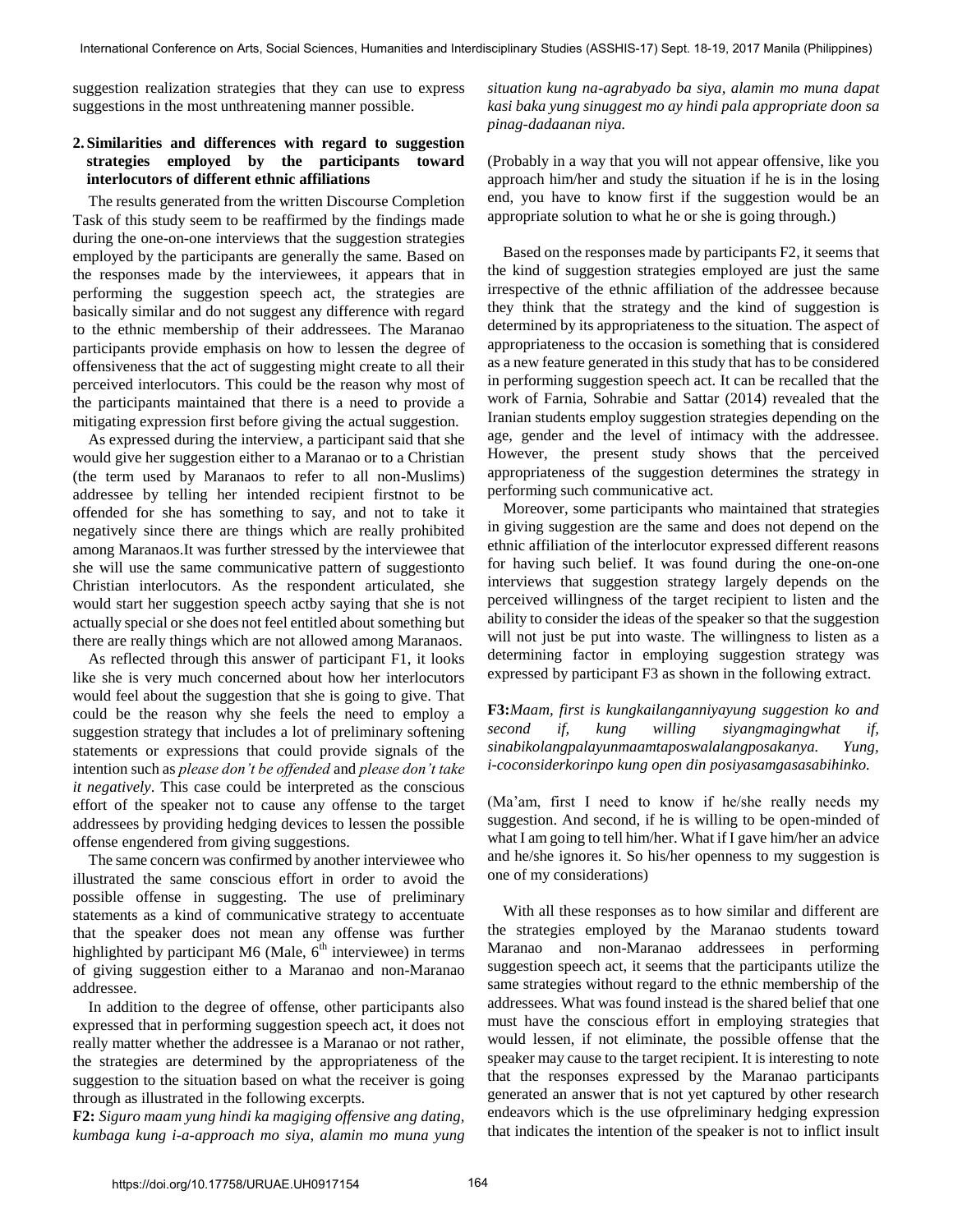or offense like, *"please do not be offended,*" before they would give their actual suggestion.

Thus, it is assumed that the use of the softening device seems to reflect the strong cultural value of face that Maranaos strongly uphold. As illustrated, the Maranao participants tend to be very careful in their choice of language in order to avoid offense, not only to their fellow Maranaos but also to other people who belong to other ethnic affiliations. It could be possible that they have already embraced the societal norm of not inflicting any form of insult to anybody, notwithstanding with the ethnic membership of their addressees, as they have lived in a society where there is a strong sense of face and pride, the *Maratabat*, which should be maintained. Since suggestion speech act is naturally offensive, the common strategy of the participants irrespective of cultural back ground is to initially convey that they do not intend to insult or to make their target recipients look like they do not know or understand but instead, they just want to suggest in order for their addressee to be better.

The results in terms of the similarities and differences of strategies employed to interlocutors from different ethnic groups illustrates that indeed, suggestion is a directive speech act (Banerjee & Carrell, 1988 as cited in Gu, 2014) and face-threatening (Brown & Levinson, 1987). Thus, there is a need to soften or mitigate the imposition that this act creates to lessen the offense it can make on the part of the hearer by using specific suggestion strategies (Martinez-Flor, 2005). In the case of the Maranao respondents, it looks like the expression "huwag kang ma-offend ha *(don't be offended ha*)" is the common strategy to be employed to all their target addressees to inform from the very start that they do not mean any insult or that they do not want to get into trouble with their interlocutors. The linguistic device appears the intention to lessen the imposition made in the performance of suggestion speech act that may offend the negative face of the addressees. This might be their way of maintaining the *Maratabat* of their target addressees without regard to their ethnic affiliations since the participants already lived that in a society that cultivates the culture of pride.

In addition, the results show that the use of *"please do not be offended"* is another strategy type which could not be classified under Martinez-Flor (2005) coding system. This expression is considered as a mitigating device to soften the linguistic patterns in making suggestions.

The occurrence of a softening linguistic device in this study in giving suggestion illustrates the participants' aim to reduce the face threat toward the speaker and the interlocutor. The use of opening statement *"please do not be offended"* looks like a strategy to avoid giving outright suggestion illustrates the importance of face or Maratabat among Maranaos. In an attempt to offer a suggestion without hurting or insulting the addressee, the suggestion is accompanied by mitigating strategy.

# **3.Factors identified by the Maranao participants that influence their preferred addressees.**

This investigation further revealed that a number of factors are identified by the Maranao participants that shape their preferenceas to whom they would likely give suggestions. There

were five (5) out of eight (8) interviewees who agreed to give suggestions to Maranaos because of cultural standpoint.

#### *Cultural factor*

First, it appears that most of the interview respondents prefer to give suggestions to their fellow Maranaos because of cultural consideration. Some of the responses illustrate that participants would like to suggest to someone to whom they share the same cultural values and beliefs as they already know what kind of suggestions are deemed appropriate and acceptable.

The responses illustrate the cultural aspect in the choice of interlocutor when performing suggestion speech act. It was provided that participants prefer to give suggestion to someone who is also Maranao since there are things that she might suggest to non-Maranaos that is not applicable to their culture and can be considered as inappropriate. It was added that it will be safer to provide suggestions to someone who is a Maranao since there is a perceived possibility that the suggestion will be accepted and followed since both the speaker and the hearer share the same cultural background. And because of the same circumstance, the speaker already knows the proper way of suggesting and the proper linguistic choice in performing such speech act.

# *Linguistic consideration*

Another important factor that could define the preference of the Maranao participants as to their desired interlocutor has something to do with the language used in the communicative process. The language used is found to be very important in the act of giving suggestion since the participants believe that it will make their approach easy.

The responses described the preference of the participant in giving suggestion to a fellow-Maranao as it is easier for someone to give suggestion toward somebody who share the same linguistic backgrounds. A participant explained that she prefers someone who is Maranao as she can deliver or talk well in a more comfortable way through the use of their own native language. As expressed, it will be different if she will suggest to a Bisaya speaker with whom she finds difficult to communicate with. In line with this, it seems that one's language also shapes the preference of an individual's choice of suggestion addressee. The result shows the basic notion that communicative interaction is easier in a language shared by the speaker and the listener as they both understand the linguistic rules and appropriate linguistic codes. As it seems, one is more effective in giving suggestions through their own language.

#### *Perceived level of acceptance*

The study also found that the level of perceived acceptance of suggestion determines the preferred target recipient of the participants. As shown during the interviews, some of the responses put emphasis on the hearer's possibility of accepting the suggestion. In this case, some of the interviewees expressed that they prefer non-Maranaos.

It was shown that one of the participants expressed her preference toward non-Maranao addressees when giving suggestion because she feels that they are more respectful compared to Maranaos. As presented on the excerpt, it was expressed that if one gives suggestion to a Maranao, he/she may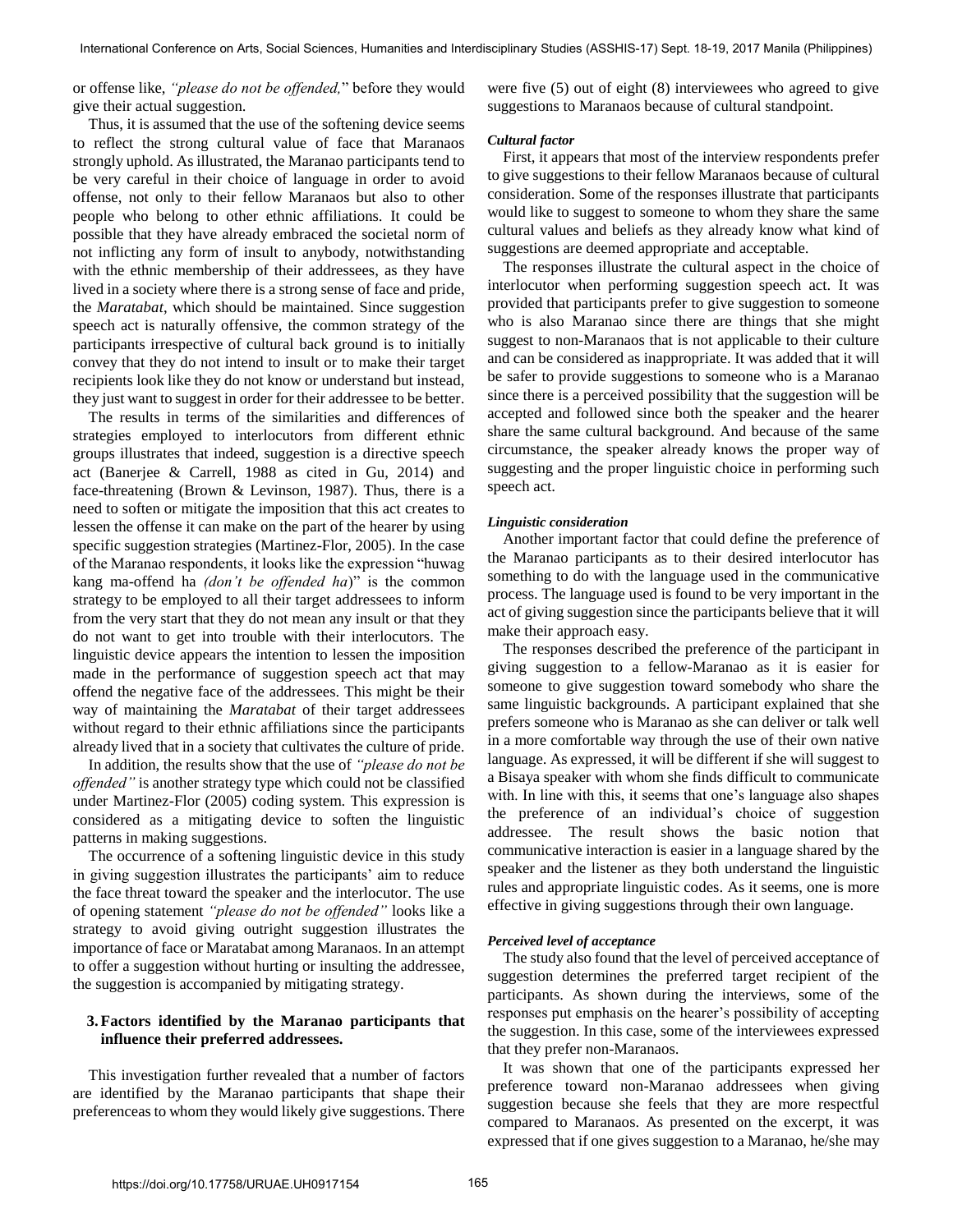respond by questioning the credibility of the one who suggests and would even asks if he/she is perfect. The interviewee continued that it is not about being perfect but a responsibility of a Muslim to tell a fellow Muslim if there is a need to say about something. That is the reason that she prefers non-Maranaos as she believes that they are more respectful about the opinion of others and accepts suggestion from others.

It could be seen that the choice of addressees is also defined by how suggestion will be accepted. It reflects that the speaker does not want also to be offended if her/his suggestion will be questioned or will not be accepted as she wants to maintain her positive face. As explained by Huang (2014), positive face refers to the desire of an individual to be liked and accepted by others. That could be the reason why she prefers someone who would likely welcome and respect her suggestion.

From the interviews, it appears that the participant considers the ability to listen, to respect and to accept suggestion to determine the preference of suggestion interlocutor.

# *Social distance*

Another factor which emerged that determines the preferred addressees in giving suggestion was the level of intimacy or social relationship with the target recipient. The following response illustrates how social distance dictates the preferred suggestion interlocutor. Based on the response, it does not really matter if the addressee is a Maranao or a Christian. The most important factor is the speaker's friendly relationship with the receiver as it would be easy to give suggestion to friends.

The interview data generated from this study validate the findings made by Farnia, Sohrabie andSattar (2014) that the level of intimacy with the addressee shapes the preferred interlocutor. It could be that since suggestion is face threatening, being friends with the person would lessen the possible offense that it may create as one already knows how to approach the person.

From all these responses extracted during the interviews, the present investigation somehow reflects the same results from that of Farnia, Sohrabie andSattar (2014) that certain considerations are to be taken in giving suggestions. The previous study found age, gender and the level of intimacy with the addressee as factors or considerations that determine the preferred target recipient.

On the other hand, the Maranao participants provided other factors that shape their preference of the target suggestion interlocutor in addition to what are already known. The present study found cultural and linguistic factors as well as the level of perceived acceptance of the suggestion and the level of intimacy with the addressee that influence the preference of the receiver. As already mentioned, the participants expressed that they want to give suggestions to whom they share the same cultural and linguistic backgrounds as they already know the appropriate suggestions to be given to their target receiver. In addition, sharing the same linguistic knowledge was viewed fundamental in giving suggestions for them to express their thoughts better and to provide appropriate linguistic terms in performing such speech act. It appears that even in the factors to be considered in giving suggestion, appropriateness is given importance. This means that Maranao participants are conscious about what is

acceptable from the perspective of their interlocutor. And again, this illustrates their conscious effort of not hurting or offending their interlocutor as they appear give so much value on the sense of pride or face of their addressees.In this case, the concept of culture in determining the weight of offense (Brown, 2015) is very relevant among Maranaos.

Additionally, the level of acceptance on the part of the addressee was seen as an important factor in giving suggestion. This means that the participants would likely give suggestion to someone whom they think would consider or accept their suggestions. The researchers believe that this factor was considered to protect the positive face of the one who gives the suggestion. It looks like the participants do not want to provide suggestion to someone who would likely refuse it as it would also be an insult for them. It is a universal notion in human society that participants in any verbal interaction need to preserve the face of the speaker and of the interlocutor (Huang, 2014). In this case, the participants would also make sure to maintain their positive face by suggesting only to people who would be able to appreciate the act.

# IV. CONCLUSION

The present study aimed to explore the speech act realization of suggestions from Maranao ESL learners toward their fellow Maranaos and to non-Maranaos addressees. Furthermore, it tried to look into the similarities and differences of the suggestion strategies employed by the participants toward interlocutors of different ethnic affiliations, and sought to discover the factors identified that may influence the preferred addressees of the Maranao participants. The data were collected through written DCT and through semi-structured interview to expound and elaborate the DCT results. Based on the analysis of the data, the following conclusions are drawn.

Overall, this study concludes that the Maranao ESL learners generally provide conscious effort to lessen the threat brought by giving suggestions notwithstanding the ethnic affiliations of their perceived receiver. This means that the suggestion strategies used by the Maranao participants are not dictated by ethnicity rather, it is defined by the universal notion of preserving the face of the people involved in the communicative interaction. This reflects the strong Maranao cultural value of *maratabat* or the value of face in Maranao society that should be maintained. In the case of the participants for this study, they utilize expressions and strategies to soften the threat brought by the act of suggesting by employing indirect strategies. In addition, the participants also utilize preliminary expressions that would provide signal to their interlocutors that they do not intend to insult before giving the actual suggestion. With this, it will not only preserve the negative face of their addressees but it would also maintain the positive face of the speakers.

Additionally, it is concluded that there is no difference in terms of the strategies used by the participants of this study as they treat every addressee equally. Moreover, their preference of target recipients are not defined by the ethnic membership but by considering the cultural and linguistic factors as well as the perceived acceptance of the suggestion and social relationship with the interlocutors.